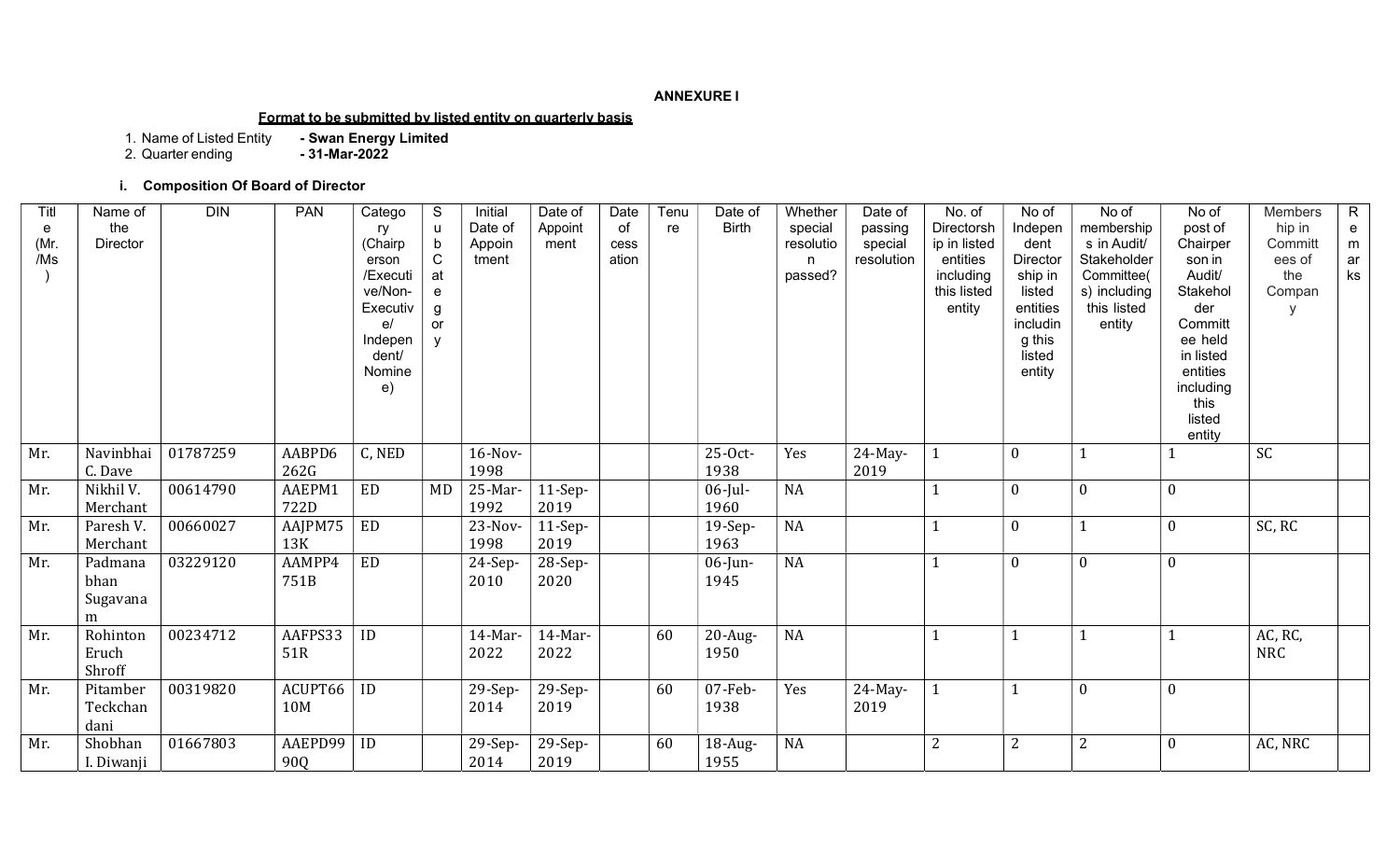| Mr.  | Rajat     | 01725758 | AAAPD3       | ID | $29-Sep-$ | $29-Sep-$  | 60 | $02$ -Nov- | Yes       | $24$ -May- |          | -0 |             |
|------|-----------|----------|--------------|----|-----------|------------|----|------------|-----------|------------|----------|----|-------------|
|      | Kumar     |          | 186C         |    | 2014      | 2019       |    | 1936       |           | 2019       |          |    |             |
|      | Dasgupta  |          |              |    |           |            |    |            |           |            |          |    |             |
| Mrs. | Surekha   | 07122776 | AACPO35      | ID | $13-Mar-$ | $13$ -Mar- | 60 | $25-Sep-$  | <b>NA</b> |            |          |    | AC, SC, RC, |
|      | Oak       |          | 28R          |    | 2015      | 2020       |    | 1954       |           |            |          |    | <b>NRC</b>  |
| Mr.  | Rajkumar  | 00372612 | AAMP[16   ID |    | $29-Sep-$ | $29-Sep-$  | 30 | $16$ -Aug- | Yes       | $24$ -May- | <u>.</u> |    | AC, RC,     |
|      | Sukhdevsi |          | 54K          |    | 2014      | 2019       |    | 1936       |           | 2019       |          |    | <b>NRC</b>  |
|      | nhji      |          |              |    |           |            |    |            |           |            |          |    |             |

| <b>Company Remarks</b>   |     |
|--------------------------|-----|
| <b>Whether Permanent</b> | Yes |
| chairperson appointed    |     |
| Whether Chairperson is   | Yes |
| related to MD or CEO     |     |

# ii. Composition of Committees

### a. Audit Committee

| Sr. | Name of the Director   | Category | Chairperson/Membership | Appointment | <b>Cessation Date</b> |
|-----|------------------------|----------|------------------------|-------------|-----------------------|
| No. |                        |          |                        | Date        |                       |
|     | Rohinton Eruch Shroff  | ID       | Member                 | 14-Mar-2022 |                       |
|     | Shobhan I. Diwanji     | ID       | Chairperson            | 30-Mar-2015 |                       |
|     | Surekha Oak            | ID       | Member                 | 30-Mar-2015 |                       |
|     | Rajkumar Sukhdevsinhji | ID       | Chairperson            | 13-Jul-2016 | 14-Mar-2022           |

| Company Remarks       |     |
|-----------------------|-----|
| Whether<br>Permanent  | Yes |
| chairperson appointed |     |

## b. Stakeholders Relationship Committee

| Sr.<br>No. | Name of the Director | Category | Chairperson/Membership | Appointment<br>Date | <b>Cessation Date</b> |
|------------|----------------------|----------|------------------------|---------------------|-----------------------|
|            | Navinbhai C. Dave    | C, NED   | Chairperson            | 13-Jul-2016         |                       |
|            | Paresh V. Merchant   | ED       | Member                 | 13-Mar-2015         |                       |
| ັ          | Surekha Oak          | ID       | Member                 | 13-Mar-2015         |                       |

| ' ompanyٽ<br>Remarks     |     |
|--------------------------|-----|
| Whether<br>Permanent     | Yes |
| chairperson<br>appointed |     |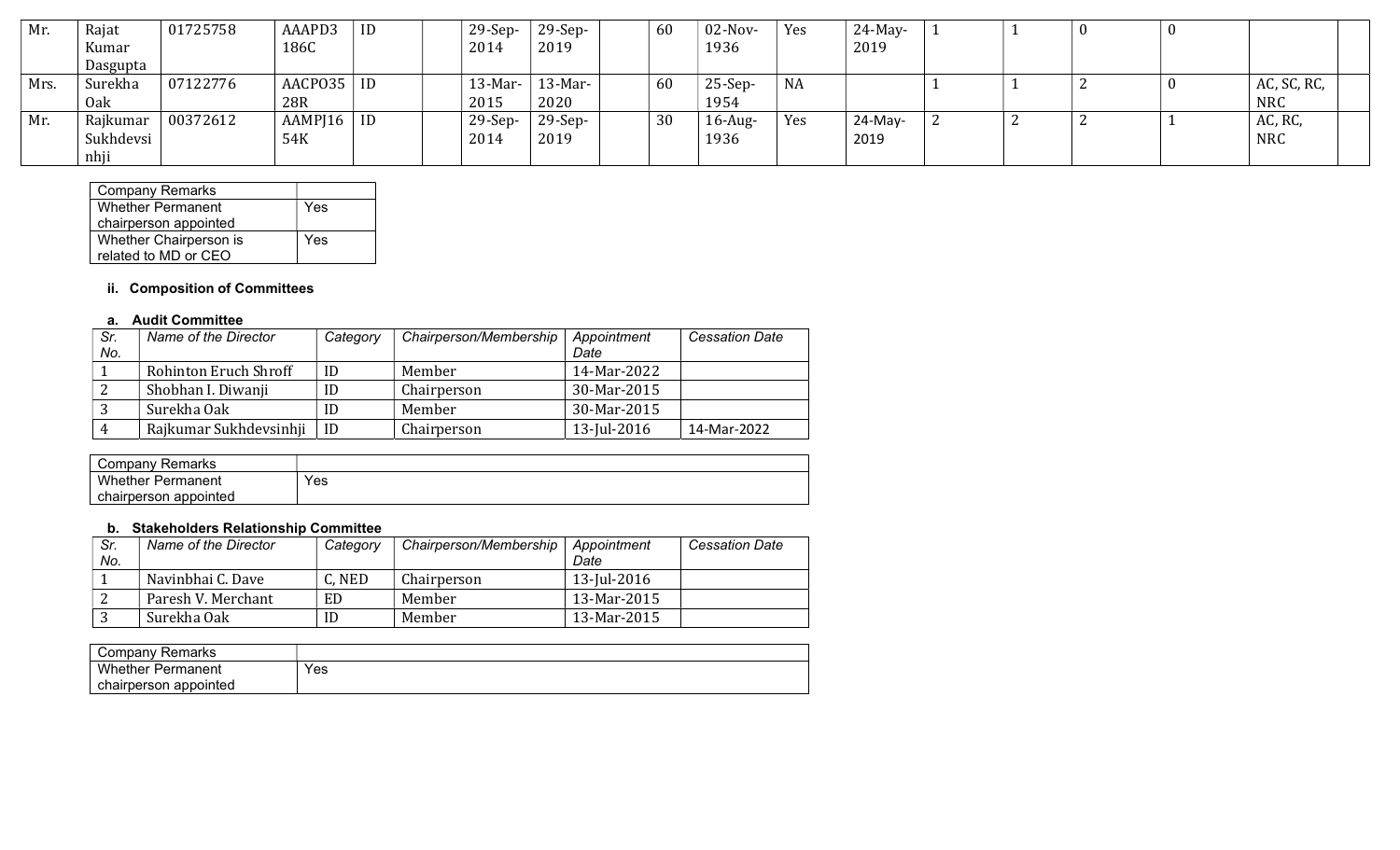# c. Risk Management Committee

| Sr. | Name of the Director   | Category | Chairperson/Membership | Appointment | <b>Cessation Date</b> |
|-----|------------------------|----------|------------------------|-------------|-----------------------|
| No. |                        |          |                        | Date        |                       |
|     | Paresh V. Merchant     | ED       | Chairperson            | 30-May-2019 |                       |
|     | Surekha Oak            | ID       | Member                 | 30-May-2019 |                       |
|     | Rohinton Eruch Shroff  | ID       | Member                 | 14-Mar-2022 |                       |
|     | Rajkumar Sukhdevsinhji | ID       | Member                 | 30-May-2019 | 14-Mar-2022           |

| Company Remarks          |     |
|--------------------------|-----|
| <b>Whether Permanent</b> | Yes |
| chairperson appointed    |     |

# d. Nomination and Remuneration Committee

| Sr. | Name of the Director   | Category | Chairperson/Membership | Appointment | <b>Cessation Date</b> |
|-----|------------------------|----------|------------------------|-------------|-----------------------|
| No. |                        |          |                        | Date        |                       |
|     | Rohinton Eruch Shroff  | ID       | Member                 | 14-Mar-2022 |                       |
|     | Shobhan I. Diwanji     | ID       | Chairperson            | 13-Jul-2016 |                       |
| C.  | Surekha Oak            | ID       | Member                 | 13-Jul-2016 |                       |
|     | Rajkumar Sukhdevsinhji | ID       | Chairperson            | 13-Jul-2016 | 14-Mar-2022           |

| Company Remarks           |     |
|---------------------------|-----|
| Whether<br>-<br>Permanent | Yes |
| chairperson<br>appointed  |     |

# iii. Meeting of Board of Directors

| Date(s) of Meeting<br>(if any) in the<br>previous quarter | Date(s) of Meeting<br>(if any) in the<br>relevant quarter | Whether<br>requirement of<br>Quorum met | Number of<br>Directors present | <b>Number of Independent</b><br><b>Directors present</b> |
|-----------------------------------------------------------|-----------------------------------------------------------|-----------------------------------------|--------------------------------|----------------------------------------------------------|
| 18-0ct-2021                                               | 14-Feb-2022                                               | Yes                                     |                                | 4                                                        |
| 13-Nov-2021                                               | 05-Mar-2022                                               | Yes                                     |                                | 4                                                        |
| 24-Dec-2021                                               | 31-Mar-2022                                               | Yes                                     |                                |                                                          |

| Company Remarks                |    |
|--------------------------------|----|
| Maximum gap between any        | 51 |
| two consecutives (in number of |    |
| days)                          |    |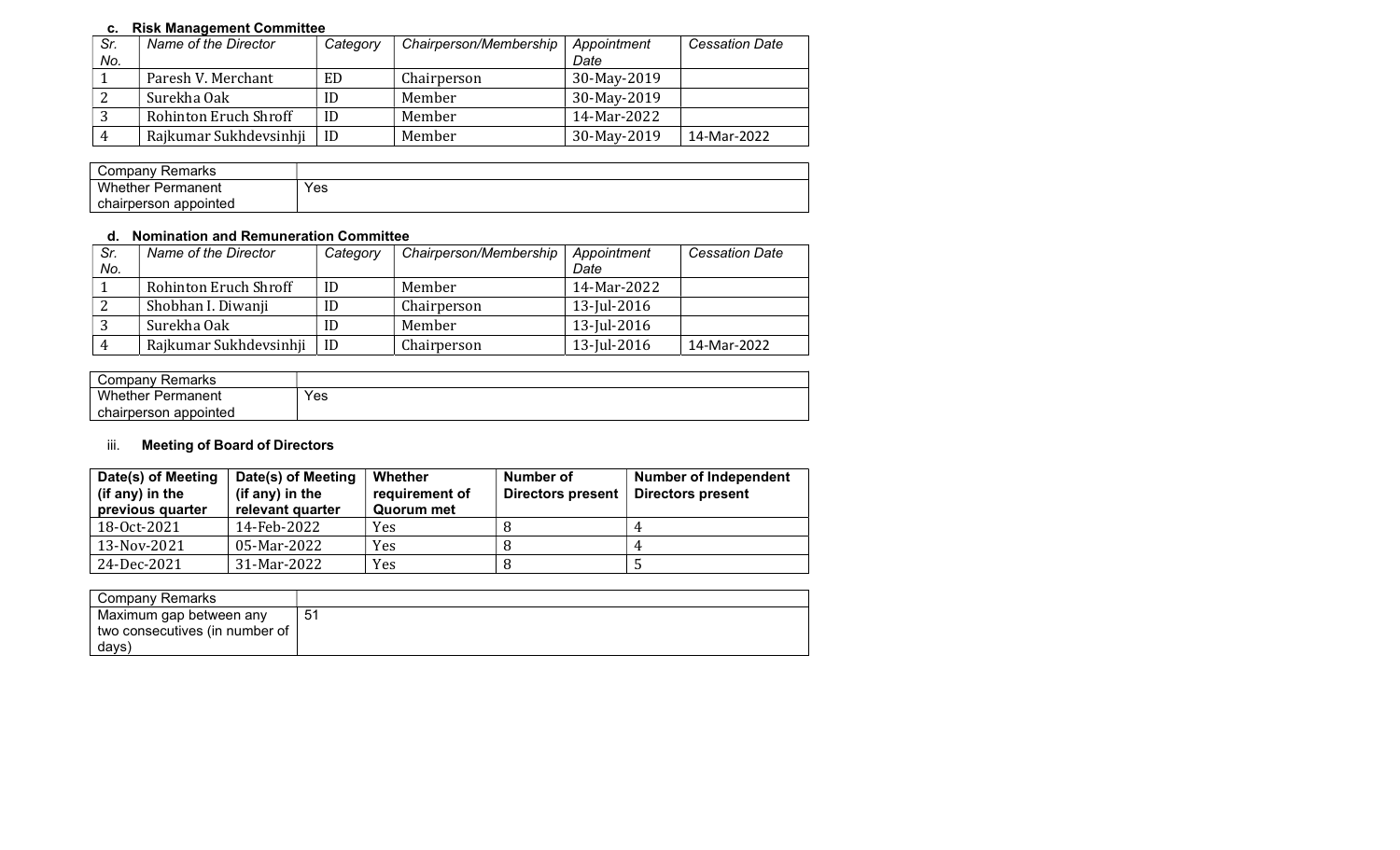# iv. Meeting of Committees

| Name of the<br><b>Committee</b>                  | Date(s) of<br>meeting during<br>of the committee<br>in the previous<br>quarter | Date(s) of<br>meeting of the<br>committee in the<br>relevant quarter | <b>Whether</b><br>requirement<br>of Quorum<br>met (Yes/No) | Number of<br><b>Directors</b><br>present | Number of<br>independent<br>directors<br>present |
|--------------------------------------------------|--------------------------------------------------------------------------------|----------------------------------------------------------------------|------------------------------------------------------------|------------------------------------------|--------------------------------------------------|
| <b>Audit Committee</b>                           | 13-Nov-2021                                                                    |                                                                      | Yes                                                        | 3                                        | 3                                                |
| <b>Audit Committee</b>                           |                                                                                | 14-Feb-2022                                                          | Yes                                                        | 3                                        | 3                                                |
| <b>Stakeholders</b><br>Relationship<br>Committee | 13-Nov-2021                                                                    |                                                                      | Yes                                                        | 3                                        | 1                                                |
| <b>Stakeholders</b><br>Relationship<br>Committee |                                                                                | 14-Feb-2022                                                          | <b>Yes</b>                                                 | 3                                        | $\mathbf{1}$                                     |
| Risk Management<br>Committee                     | 13-Nov-2021                                                                    |                                                                      | Yes                                                        | 3                                        | $\overline{2}$                                   |
| Risk Management<br>Committee                     |                                                                                | 31-Mar-2022                                                          | Yes                                                        | 3                                        | 2                                                |
| Nomination &<br>Remuneration<br>Committee        | 18-0ct-2021                                                                    |                                                                      | <b>Yes</b>                                                 | 3                                        | 3                                                |

| Company Remarks                |     |
|--------------------------------|-----|
| Maximum gap between any        | -92 |
| two consecutives (in number of |     |
| days) [Only for Audit          |     |
| Committeel                     |     |

# v. Related Party Transactions

| <b>Subject</b>                                                                                            | <b>Compliance status</b><br>(Yes/No/NA) | <b>Remark</b> |
|-----------------------------------------------------------------------------------------------------------|-----------------------------------------|---------------|
| Whether prior approval of audit committee obtained                                                        | Yes                                     |               |
| Whether shareholder approval obtained for material RPT                                                    | Not Applicable                          |               |
| Whether details of RPT entered into pursuant to omnibus<br>approval have been reviewed by Audit Committee | Yes                                     |               |

| Disclosure of notes on related  |  |
|---------------------------------|--|
| party transactions and          |  |
| Disclosure of notes of material |  |
| related party transactions      |  |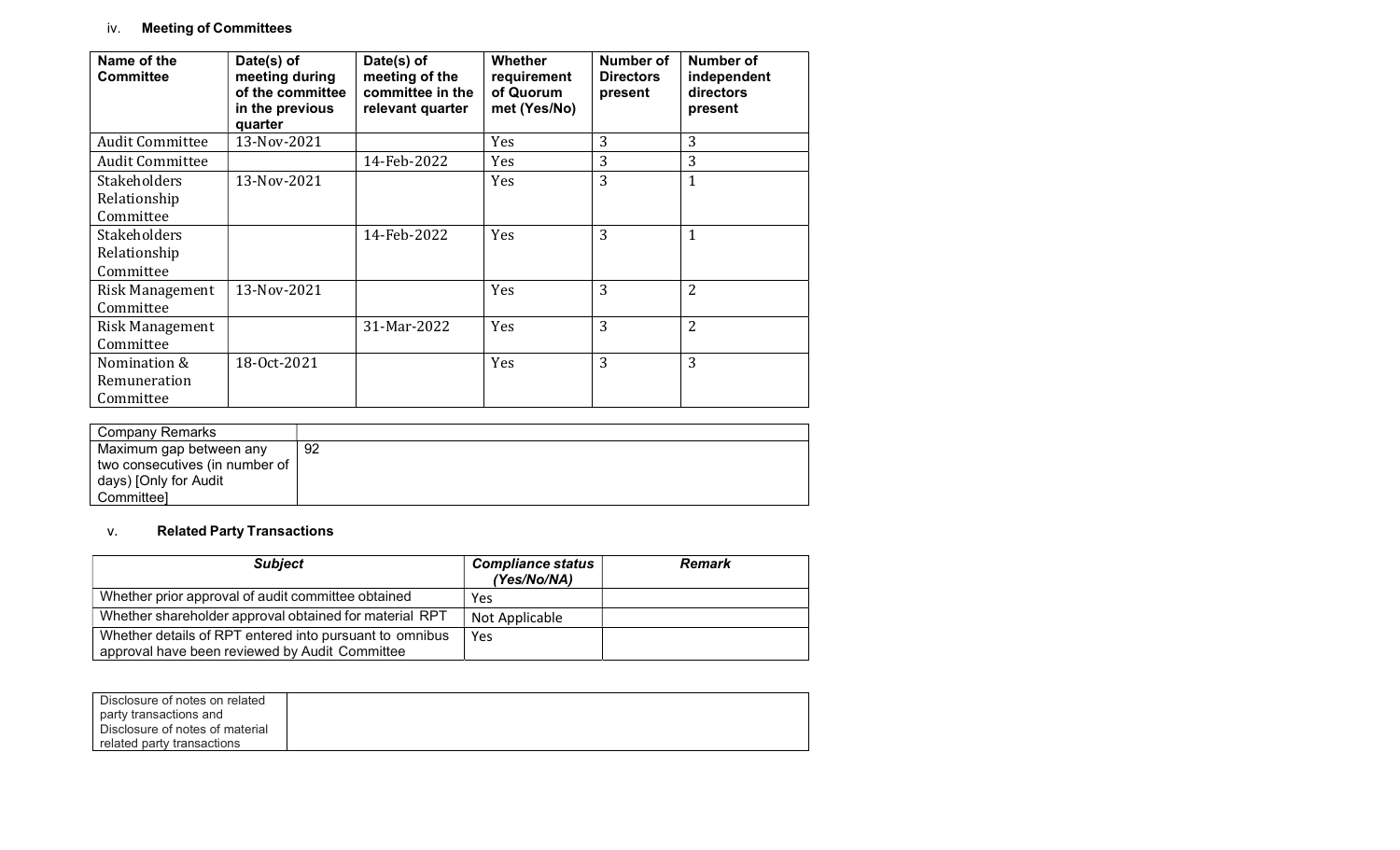#### VI. Affirmations

- 1. The composition of Board of Directors is in terms of SEBI (Listing obligations and disclosure requirements) Regulations, 2015. Yes
- 2. The composition of the following committees is in terms of SEBI (Listing obligations and disclosure requirements) Regulations, 2015
	- a. Audit Committee Yes
	- b. Nomination & remuneration committee Yes
	- c. Stakeholders' relationship committee Yes
	- d. Risk management committee (applicable to the top 100 listed entities) Yes
- 3. The committee members have been made aware of their powers, role and responsibilities as specified in SEBI (Listing obligations and disclosure requirements) Regulations, 2015. -

# Yes

- 4. The meetings of the board of directors and the above committees have been conducted in the manner as specified in SEBI (Listing obligations and disclosure requirements) Regulations, 2015.- Yes
- 5. a. This report and/or the report submitted in the previous quarter has been placed before Board of Directors. Yes b. Any comments/observations/advice of Board of Directors may be mentioned here:
- Name : Arun S. Agarwal Designation : Company Secretary & Compliance Officer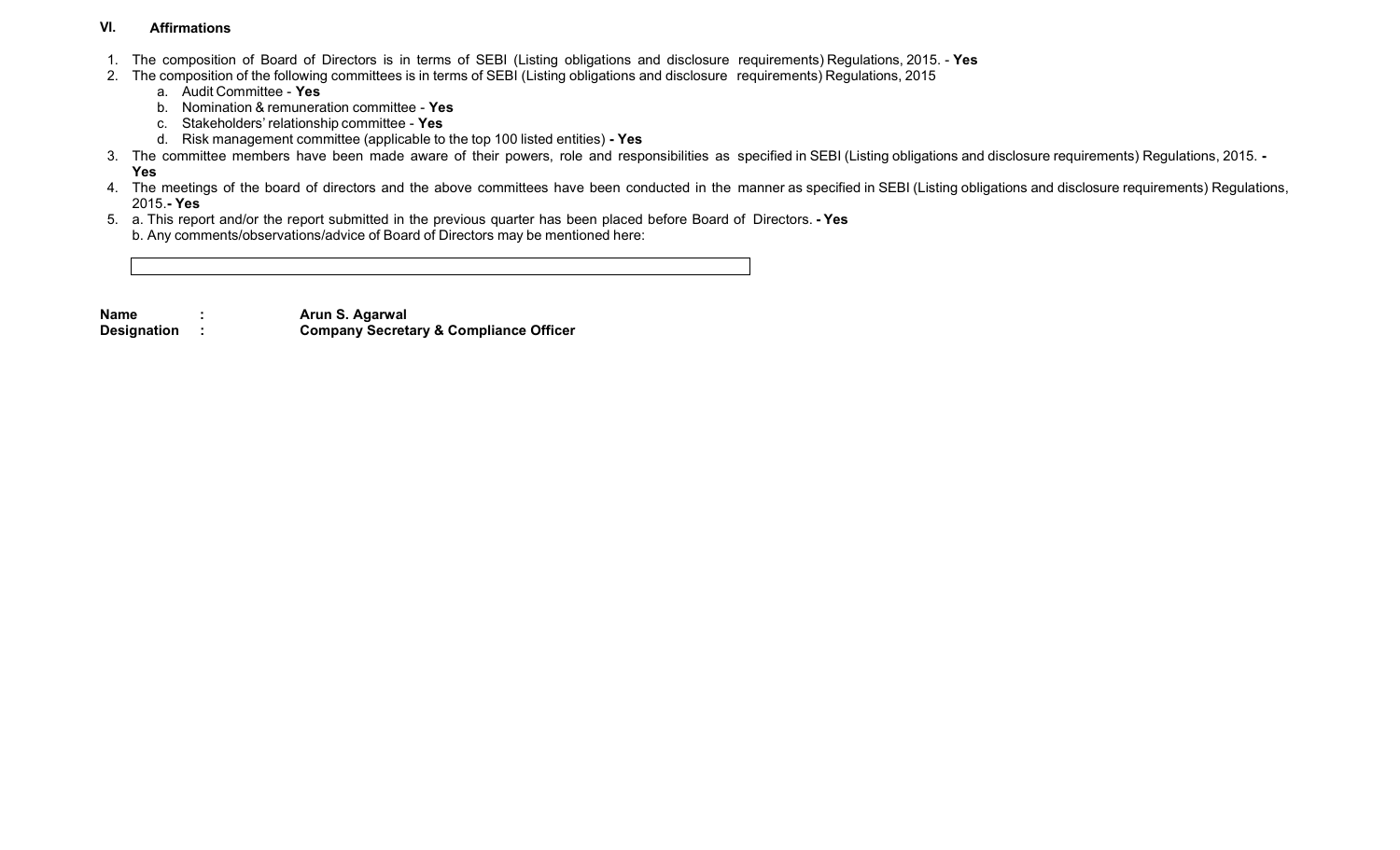## ANNEXURE II

# Format to be submitted by listed entity at the end of the financial year (for the whole of financial year)

| I. Disclosure on website in terms of Listing Regulations |                  |                |                       |  |
|----------------------------------------------------------|------------------|----------------|-----------------------|--|
| <b>Item</b>                                              | <b>Complianc</b> | Company Remark | Website               |  |
|                                                          | e status         |                |                       |  |
| As per regulation 46(2) of the LODR:                     |                  |                |                       |  |
|                                                          |                  |                |                       |  |
| Details of business                                      | Yes              |                | www.swan.co.in        |  |
| Terms and conditions of appointment of                   | Yes              |                | www.swan.co.in        |  |
| Composition of various committees of                     | Yes              |                | www.swan.co.in        |  |
| Code of conduct of board of directors and                | Yes              |                | www.swan.co.in        |  |
| Details of establishment of vigil mechanism/Yes          |                  |                | www.swan.co.in        |  |
| Criteria of making payments to non-                      | Not              |                |                       |  |
| Policy on dealing with related party                     | Yes              |                | www.swan.co.in        |  |
| Policy for determining 'material' subsidiaries Yes       |                  |                | www.swan.co.in        |  |
| Details of familiarization programs imparted Not         |                  |                |                       |  |
| Email address for grievance redressal and                | Yes              |                | www.swan.co.in        |  |
| other relevant details entity who are                    |                  |                |                       |  |
| Contact information of the designated                    | Yes              |                | www.swan.co.in        |  |
| <b>Financial results</b>                                 | Yes              |                | www.swan.co.in        |  |
| Shareholding pattern                                     | Yes              |                | www.swan.co.in        |  |
| Details of agreements entered into with the              | Not              |                |                       |  |
| media companies and/or their associates                  | Applicable       |                |                       |  |
| Schedule of analyst or institutional investor            | Not              |                |                       |  |
| meet and presentations madeby the listed                 | Applicable       |                |                       |  |
| New name and the old name of the listed                  | Yes              |                | www.swan.co.in        |  |
| Advertisements as per regulation 47 (1)                  | Yes              |                | www.swan.co.in        |  |
| Credit rating or revision in credit rating               | Not              |                |                       |  |
| Separate audited financial statements of                 | Yes              |                | www.swan.co.in        |  |
| As per other regulations of the LODR:                    |                  |                |                       |  |
| Whether company has provided information                 |                  |                | www.swan.co.in        |  |
| under separate section on its website as                 | Yes              |                |                       |  |
| per Regulation 46(2)                                     |                  |                |                       |  |
| Materiality Policy as per Regulation 30                  | Yes              |                | <u>www.swan.co.in</u> |  |
| Dividend Distribution policy as per                      | Yes              |                | www.swan.co.in        |  |
| It is certified that these contents on the               | Yes              |                | www.swan.co.in        |  |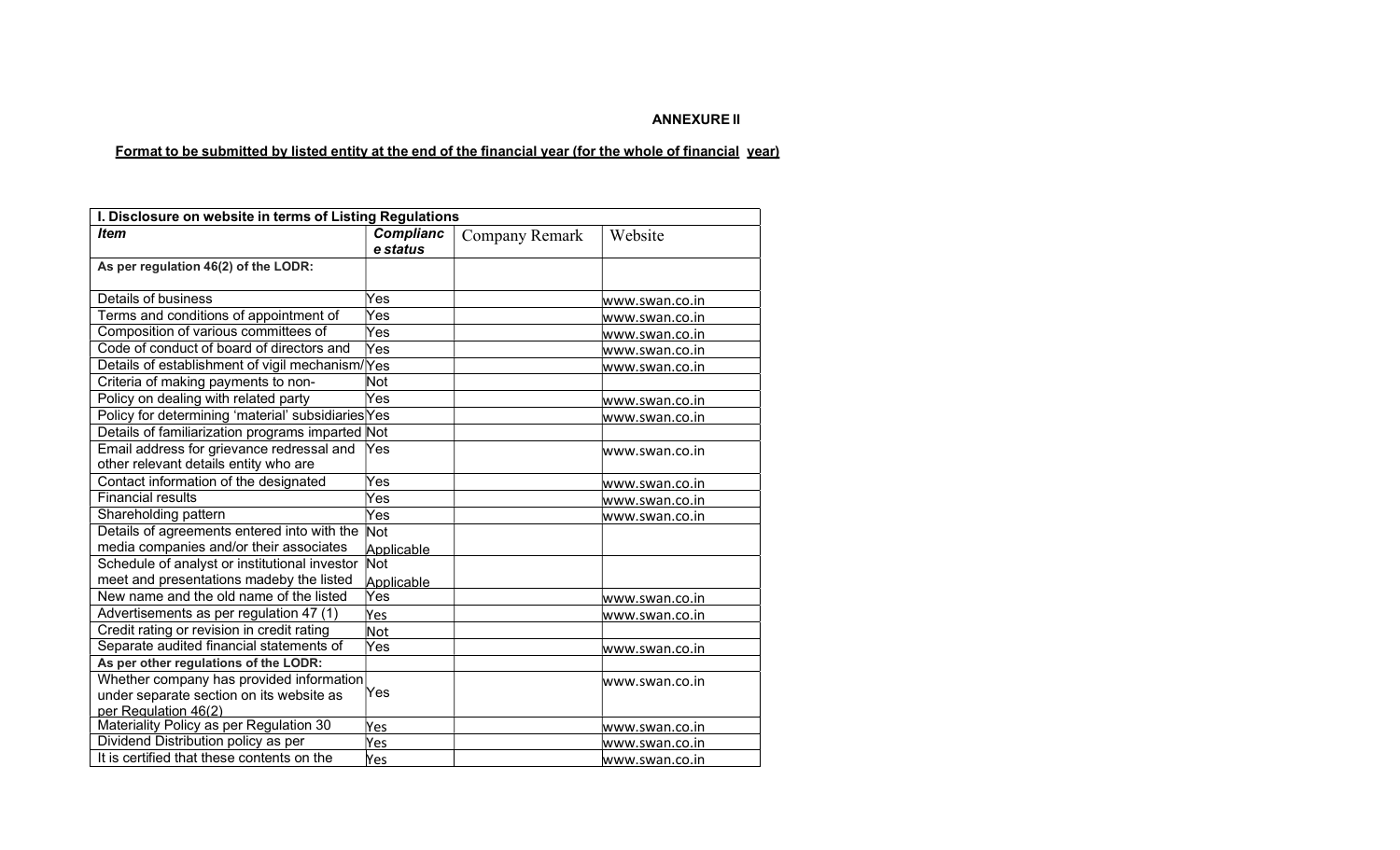| <b>Il Annual Affirmations</b>                                                      |                                  |                |         |
|------------------------------------------------------------------------------------|----------------------------------|----------------|---------|
| <b>Particulars</b>                                                                 | <b>Regulation</b>                | Compl          | Company |
|                                                                                    | <b>Number</b>                    | iance          | Remark  |
|                                                                                    |                                  | <b>status</b>  |         |
| Independent director(s) have been                                                  | $16(1)(b)$ & $25(6)$             | Yes            |         |
| appointed in terms of specified criteria of<br>'independence' and/or 'eligibility' |                                  |                |         |
| <b>Board composition</b>                                                           | $17(1), 17(1A)$ &                |                |         |
|                                                                                    | 17(1B)                           | Yes            |         |
| Meeting of Board of directors                                                      | 17(2)                            | Yes            |         |
| <b>Quorum of Board meeting</b>                                                     | 17(2A)                           | Yes            |         |
| <b>Review of Compliance Reports</b>                                                | 17(3)                            | Yes            |         |
| Plans for orderly succession for                                                   | 17(4)                            | Yes            |         |
| appointments                                                                       |                                  |                |         |
| Code of Conduct                                                                    | $\overline{17(5)}$               | Yes            |         |
| Fees/compensation                                                                  | 17(6)                            | Not Applicable |         |
| Minimum Information                                                                | 17(7)                            | Yes            |         |
| <b>Compliance Certificate</b>                                                      | 17(8)                            | Yes            |         |
| Risk Assessment & Management                                                       | 17(9)                            | Yes            |         |
| Performance Evaluation of Independent                                              | 17(10)                           | Yes            |         |
| <b>Directors</b>                                                                   |                                  |                |         |
| Recommendation of Board                                                            | 17(11)                           | Yes            |         |
| Maximum number of directorship                                                     | 17A                              | Yes            |         |
| <b>Composition of Audit Committee</b>                                              | 18(1)                            | Yes            |         |
| <b>Meeting of Audit Committee</b>                                                  | 18(2)                            | Yes            |         |
| Composition of nomination & remuneration<br>committee                              | $\sqrt{19(1)}$ & (2)             | Yes            |         |
| Quorum of Nomination and Remuneration<br>Committee meeting                         | 19(2A)                           | Yes            |         |
| Meeting of nomination & remuneration                                               |                                  | Yes            |         |
| committee                                                                          | 19(3A)                           |                |         |
| <b>Composition of Stakeholder Relationship</b>                                     | $20(1), 20(2)$ and               | Yes            |         |
| Committee                                                                          | 20(2A)                           |                |         |
| Meeting of stakeholder relationship                                                |                                  | Yes            |         |
| committee                                                                          | 20(3A)                           |                |         |
| Composition and role of risk management                                            | 21(1), (2), (3), (4)             | Yes            |         |
| committee                                                                          |                                  |                |         |
| <b>Meeting of Risk Management Committee</b>                                        | 22                               | Yes            |         |
| Vigil Mechanism                                                                    | 22                               | Yes            |         |
| Policy for related party Transaction                                               | $23(1)$ , $(1A)$ , $(5)$ , $(6)$ | Yes            |         |
| Prior or Omnibus approval of Audit<br>Committee for all related party              | 23(2), (3)                       | Yes            |         |
| Approval for material related party<br>transactions                                | 23(4)                            | Yes            |         |